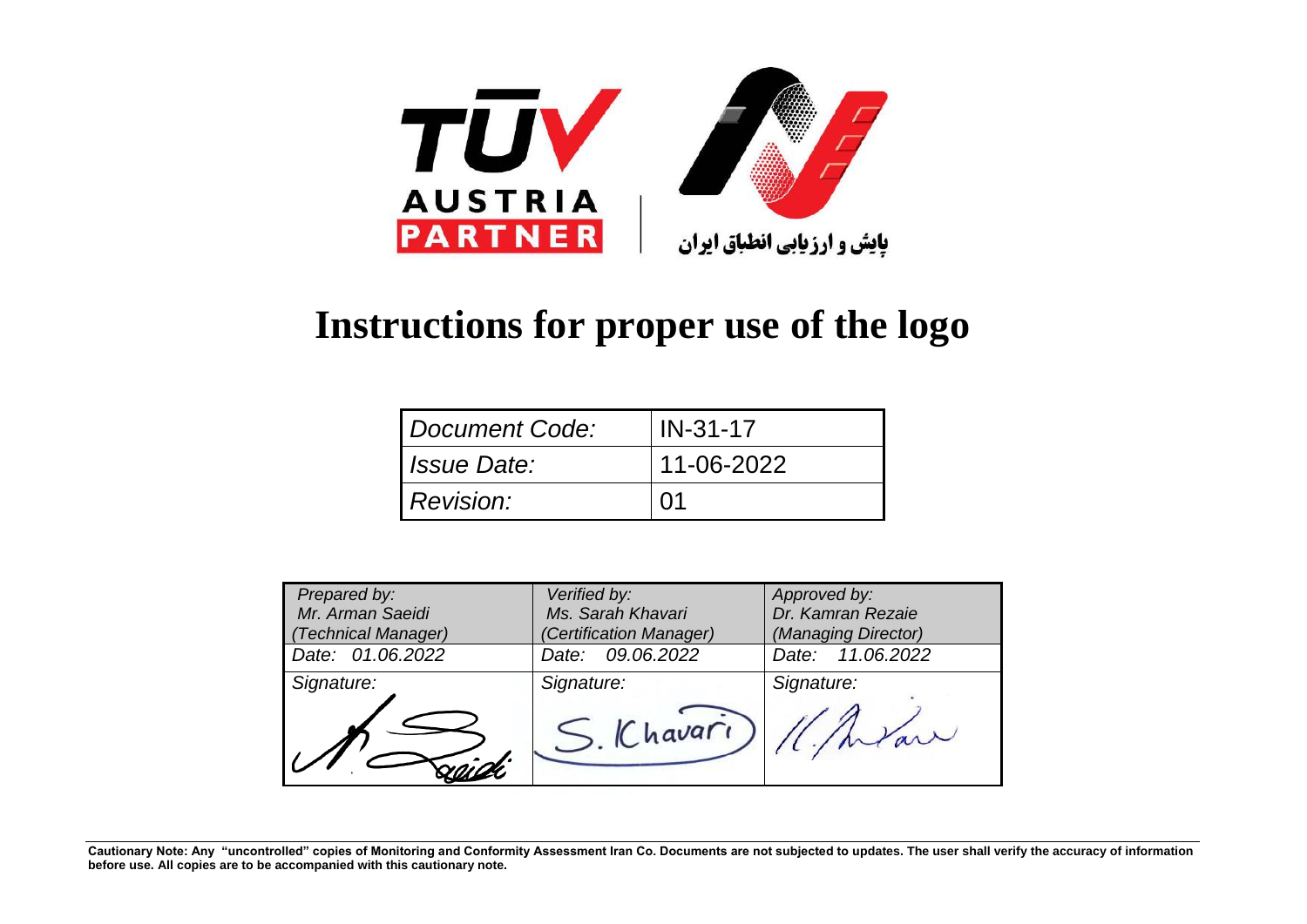| $ \tau\bar{\sigma}\mathsf{V} $   | Instructions for proper use of the logo                                 | [دستورالعمل براي استفاده صحيح از آرم           |
|----------------------------------|-------------------------------------------------------------------------|------------------------------------------------|
| <b>AUSTRIA</b><br><b>PARTNER</b> | Management Systems and Products Certification   ابثروارزابي الطلق ايران | صدور گواهینامههای سیستم (های) مدیریت و محصولات |

**Table of Contents / مندرجات فهرست**

| $\mathbf{1}$ . | <b>Purpose</b>                                | هدف                                | $\Lambda$ |
|----------------|-----------------------------------------------|------------------------------------|-----------|
| 2.             | <b>Scope</b>                                  | ۲. دامنه کاربرد                    |           |
| 3.             | <b>Logo Use Regulation</b>                    | ۴. الزامات استفاده از آرم          |           |
| 4.             | Termination of the right to use               | ٤.       به يايان رسيدن حق استفاده |           |
| 5.             | <b>Appropriate Layout</b>                     | ٥. جانمايي مناسب                   |           |
| 6.             | Other uses of the logo (stickers, signs etc.) | ٦. سایر کاربردهای آرم              |           |
| 7.             | The right coloring of the TÜV AUSTRIA Logo    | ۷. کد رنگ صحیح آرم TÜV AUSTRIA     |           |
|                |                                               |                                    |           |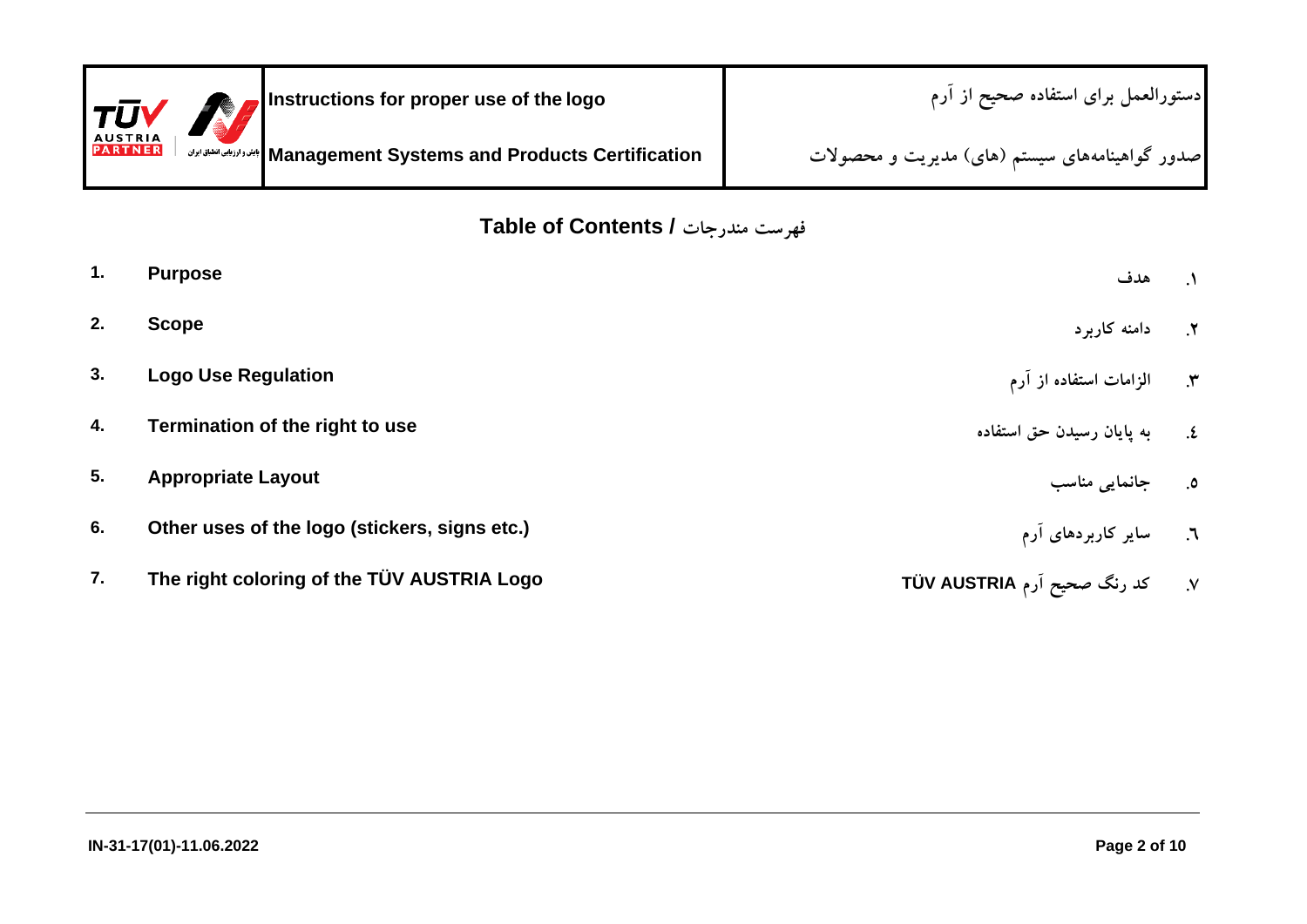| $  \tau \bar{\sigma}$ V          | Instructions for proper use of the logo                                    | دستورالعمل براى استفاده صحيح از أرم            |
|----------------------------------|----------------------------------------------------------------------------|------------------------------------------------|
| <b>AUSTRIA</b><br><b>PARTNER</b> | Management Systems and Products Certification   الجندد ارزالي الطلبق ايران | صدور گواهینامههای سیستم (های) مدیریت و محصولات |

| <b>Purpose</b>                                                                                                                                                                                                                                                                                                                                                                                                                                                                                                                                                                                                                           | ١) هدف                                                                                                                                                                                                                                                                                                                                                                                                                       |
|------------------------------------------------------------------------------------------------------------------------------------------------------------------------------------------------------------------------------------------------------------------------------------------------------------------------------------------------------------------------------------------------------------------------------------------------------------------------------------------------------------------------------------------------------------------------------------------------------------------------------------------|------------------------------------------------------------------------------------------------------------------------------------------------------------------------------------------------------------------------------------------------------------------------------------------------------------------------------------------------------------------------------------------------------------------------------|
| Instruction IN-31-17 describes the requirements for the correct use of the<br>logo of PN IRAN and TÜV AUSTRIA.                                                                                                                                                                                                                                                                                                                                                                                                                                                                                                                           | دستورالعمل IN-31-17 به تشريح الزامات، در مورد استفاده صحيح از آرم (لوگو) شركت<br>پایش و ارزیابی انطباق ایران و TÜV AUSTRIA در حوزهی صدور گواهینامه میپردازد.                                                                                                                                                                                                                                                                 |
| 2. Scope                                                                                                                                                                                                                                                                                                                                                                                                                                                                                                                                                                                                                                 | ۲) دامنه کاربرد                                                                                                                                                                                                                                                                                                                                                                                                              |
| This procedure applies to customers of PN IRAN (official and exclusive au-<br>thorized partner of TÜV AUSTRIA Holding).                                                                                                                                                                                                                                                                                                                                                                                                                                                                                                                  | این روش اجرایی برای مشتریان شرکت پایش و ارزیابی انطباق ایران به عنوان همکار<br>انحصاری و تامالاختیار هولدینگ TÜV AUSTRIA کاربرد دارد.                                                                                                                                                                                                                                                                                        |
| 3. Logo Use Regulation                                                                                                                                                                                                                                                                                                                                                                                                                                                                                                                                                                                                                   | ۳) الزامات استفاده از آرم                                                                                                                                                                                                                                                                                                                                                                                                    |
| The use of the certification logo (where permitted) is based on the rules<br>defined in the "Logo Use Regulation" according on the following principles:<br>$\checkmark$ The Client does not make and does not allow any other third party to<br>make any misleading statement regarding its certification.<br>The Client does not use or permit the use of a Certification docu-<br>✓<br>ment or any part thereof in a misleading manner.<br>$\checkmark$ The Client, upon suspension or withdrawal of its certification, is<br>obliged to discontinue its use of all advertising matter that contains a<br>reference to certification. | مقررات استفاده از آرم (در صورت داشتن مجوز) بر اساس اصول زیر است:<br>√ مشتری هیچ گونه اظهارنظر گمراه کنندهای در مورد گواهینامه خود ارائه نکند و اجازه این<br>امر را به شخص ثالث دیگری نیز ندهد.<br>✔ مشتری از گواهینامهاش یا هر بخشی از آن به شیوهای گمراه کننده استفاده نکند.<br>√ مشتری در صورت تعلیق یا ابطال گواهینامه خود، موظف است استفاده خود از کلیه موارد<br>تبلیغاتی را که شامل ارجاع به گواهینامه باشد، متوقف کند. |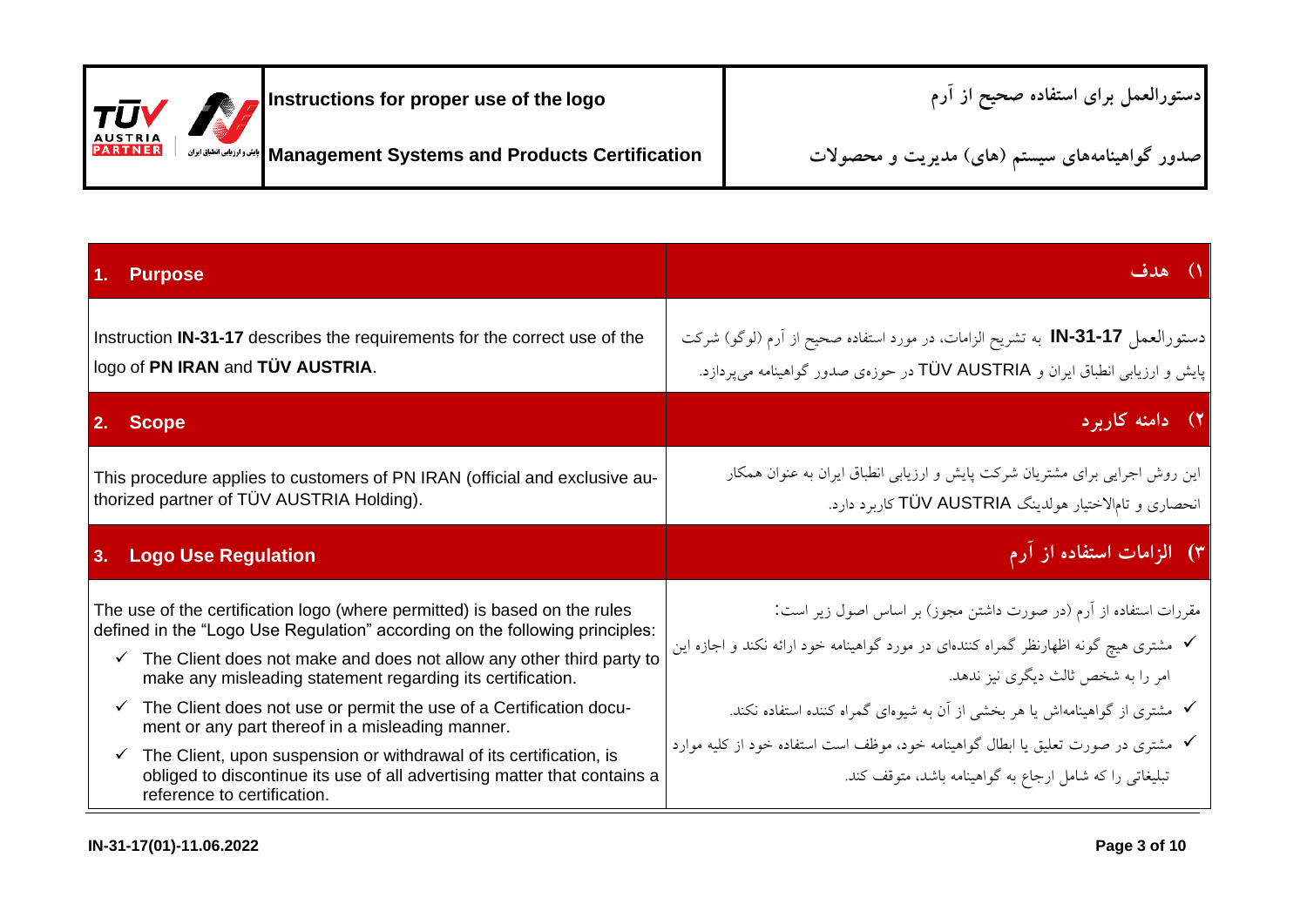| Instructions for proper use of the logo<br>TUV 1<br>AUSTRIA<br><b>PARTNER</b><br>Management Systems and Products Certification   بابقدوارزبابى الطباق الوان                                                                                                                                                                                                                                                                                                                                                    | دستورالعمل برای استفاده صحیح از آرم<br>صدور گواهینامههای سیستم (های) مدیریت و محصولات                                                                                                                                                                                                                                               |
|----------------------------------------------------------------------------------------------------------------------------------------------------------------------------------------------------------------------------------------------------------------------------------------------------------------------------------------------------------------------------------------------------------------------------------------------------------------------------------------------------------------|-------------------------------------------------------------------------------------------------------------------------------------------------------------------------------------------------------------------------------------------------------------------------------------------------------------------------------------|
| $\checkmark$ The Client amends all advertising matter immediately when realizing<br>that the scope of its certification has been reduced.<br>$\checkmark$ The Client does not allow to be made reference to its management<br>system Certification and this Certification used in such a way as to<br>imply that the certification body certifies a product (including service)<br>or process (unless mentioned otherwise in certification Scheme).                                                            | ✔ مشتری هنگامی که متوجه میشود دامنه کاربرد گواهینامهاش کاهش یافته است، بلافاصله<br>باید کلیه موارد تبلیغاتی مرتبط را اصلاح کند.<br>√ مشتری به گونهای به گواهینامه سیستم مدیریت خود ارجاع ندهد که صدور گواهینامه برای<br>محصول، خدمت یا فرایند را تداعی نماید (به جز مواردی که در چارچوب صدور گواهینامه<br>عنوان شده باشد).          |
| $\checkmark$ The Client does not imply that the certification applies to activities<br>that are outside the scope of certification.<br>$\checkmark$ The Client is obliged to use its certification in accordance with the<br>law, fair practice and trading ethics, accounting to restore any posi-<br>tive and consequential damage of TÜV AUSTRIA and / or Certifica-<br>tion Scheme in case that any of the above behaviours harms TÜV<br>AUSTRIA's or/and Scheme's reputation and the public trust in them | √ مشتری صدور گواهینامه را برای فعالیتهای خارج از دامنه کاربرد به صورت ضمنی به کار<br>نگيرد.<br>√ مشتری موظف است که از گواهینامه خود مطابق با قانون، شیوه منصفانه و اخلاق تجاری،<br>به گونهای استفاده نماید که هیچگونه آسیبی به واسطهی رفتارهای فوق به شهرت و اعتبار<br>عمومی TÜV AUSTRIA و ⁄یا چارچوبهای صدور گواهینامه وارد نماید. |
| that they enjoy today.<br>$\checkmark$ If the basic standard for certification determines specific criteria for<br>using the logo of the certification body, the customer will be required<br>to strictly observe those criteria, which prior the requirements men-<br>tioned above.                                                                                                                                                                                                                           | ∕ چنانچه در استاندارد مبنا برای صدور گواهینامه ضوابط مشخصی برای نحوهی استفاده از<br>آرم نهاد صدور گواهینامه اعلام شده باشد، مشتری مکلف به رعایت دقیق آن ضوابط که<br>مقدم بر الزامات ذکر شده در فوق، خواهد بود.                                                                                                                      |
| 4. Termination of the right to use                                                                                                                                                                                                                                                                                                                                                                                                                                                                             | ٤) به پایان رسیدن حق استفاده                                                                                                                                                                                                                                                                                                        |
| a. The right of the Client to use the PN IRAN and TUV AUSTRIA<br>logo and to possess the Certification document ceases with<br>immediate action, if:                                                                                                                                                                                                                                                                                                                                                           | الف) – حق مشتری برای داشتن گواهینامه و استفاده از آرم صدور گواهینامه در صورت انجام<br>موارد زير فوراً تعليق مي شود:                                                                                                                                                                                                                 |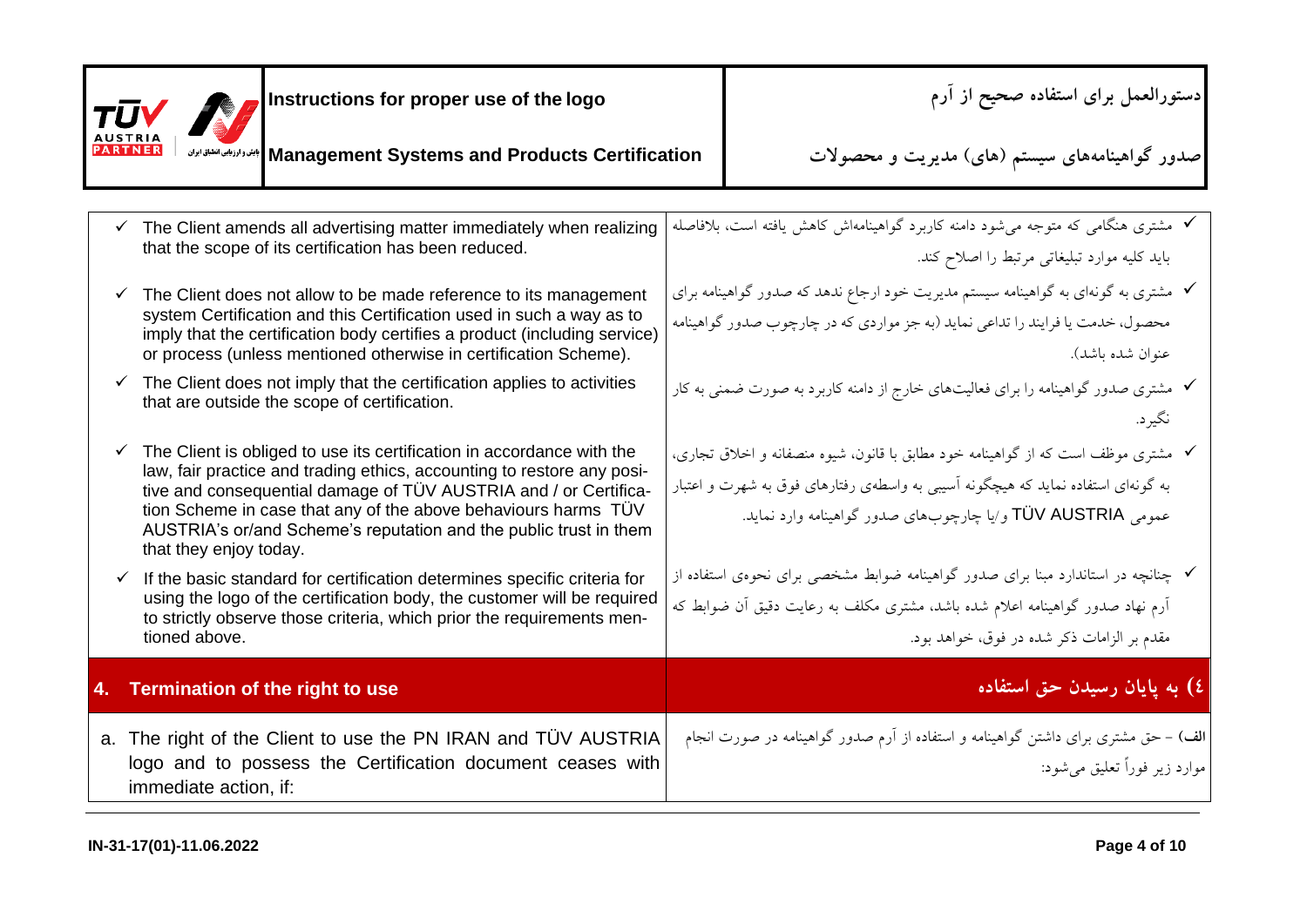| Instructions for proper use of the logo<br>TUV                                                                                                                                                                                                                 | دستورالعمل برای استفاده صحیح از آرم                                                                                                                                                                                        |
|----------------------------------------------------------------------------------------------------------------------------------------------------------------------------------------------------------------------------------------------------------------|----------------------------------------------------------------------------------------------------------------------------------------------------------------------------------------------------------------------------|
| Management Systems and Products Certification   ابين وارزبابي انطباق ايران                                                                                                                                                                                     | صدور گواهینامههای سیستم (های) مدیریت و محصولات                                                                                                                                                                             |
| $\checkmark$ The Client does not inform PN IRAN and TUV AUSTRIA for<br>significant changes in the company's structure that have a<br>direct impact on the Certification (e.g. change in legal form,<br>change of company's headquarters address, etc.).        | <b>√</b> مشتری شرکت پایش و ارزیابی انطباق ایران (TÜV AUSTRIA) را در مورد<br>تغییرات مهم در ساختار خود که تأثیر مستقیمی بر گواهینامه دارد، مطلع نکند (مانند<br>تغییر در الزامات قانونی، تغییر أدرس دفتر مرکزی شرکت و غیره). |
| $\checkmark$ The result of the surveillance audit (where applicable), does<br>not justify the maintenance of the Certificate anymore.                                                                                                                          | ✔ نتیجه ممیزی مراقبتی (در صورت کاربرد)، حق تمدید گواهینامه سیستم مدیریت را از<br>كارفرما سلب كند.                                                                                                                          |
| $\checkmark$ The surveillance audits (where applicable) cannot be carried<br>out for reasons PN IRAN and TÜV AUSTRIA cannot justify.                                                                                                                           | ✔ مممیزی مراقبتی (در صورت کاربرد) به دلایلی که از طرف ً شرکت پایش و ارزیابی<br>انطباق ایران (TÜV AUSTRIA) توجیهپذیر نیست، انجام نشود.                                                                                      |
| $\checkmark$ Bankruptcy proceedings are instituted against the property of<br>the Client or if a bankruptcy petition against the latter is<br>dismissed for lack of assets.                                                                                    | √ دعوای ورشکستگی علیه اموال مشتری شروع شود و یا در صورتی که دادخواست<br>ورشکستگی علیه وی به دلیل کمبود دارایی، رد شود.                                                                                                     |
| $\checkmark$ The Client does not pay TÜV AUSTRIA's fee within the<br>prescribed by the Certification Body time limit.                                                                                                                                          | ✔ مشتری هزینههای مرتبط با صدور گواهینامه را در محدوده زمانی تعیین شده توسط<br>نهاد صدور گواهینامه، پرداخت نکند.                                                                                                            |
| b. The Certification or the maintenance of the Certificate document<br>is prohibited by a state or governmental authority or by a court.                                                                                                                       | ب) صدور گواهینامه یا نگهداشت گواهینامه صادره توسط یک مقام دولتی یا توسط دادگاه<br>ممنوع شده باشد.                                                                                                                          |
| c. The right of the Client to use the TUV AUSTRIA logo and to<br>maintain the Certification document or any other relevant<br>documents shall be terminated immediately, if the Client uses the<br>TÜV AUSTRIA logo in a way contrary to the provisions of the | ج) حق مشتری برای استفاده از آرم شرکت پایش و ارزیابی انطباق ایران (TÜV AUSTRIA) و<br>حفظ گواهینامه، در صورت استفاده مشتری از آرم برخلاف مقررات، فوراً خاتمه مییابد. در                                                      |
| IN-31-17(01)-11.06.2022                                                                                                                                                                                                                                        | Page 5 of 10                                                                                                                                                                                                               |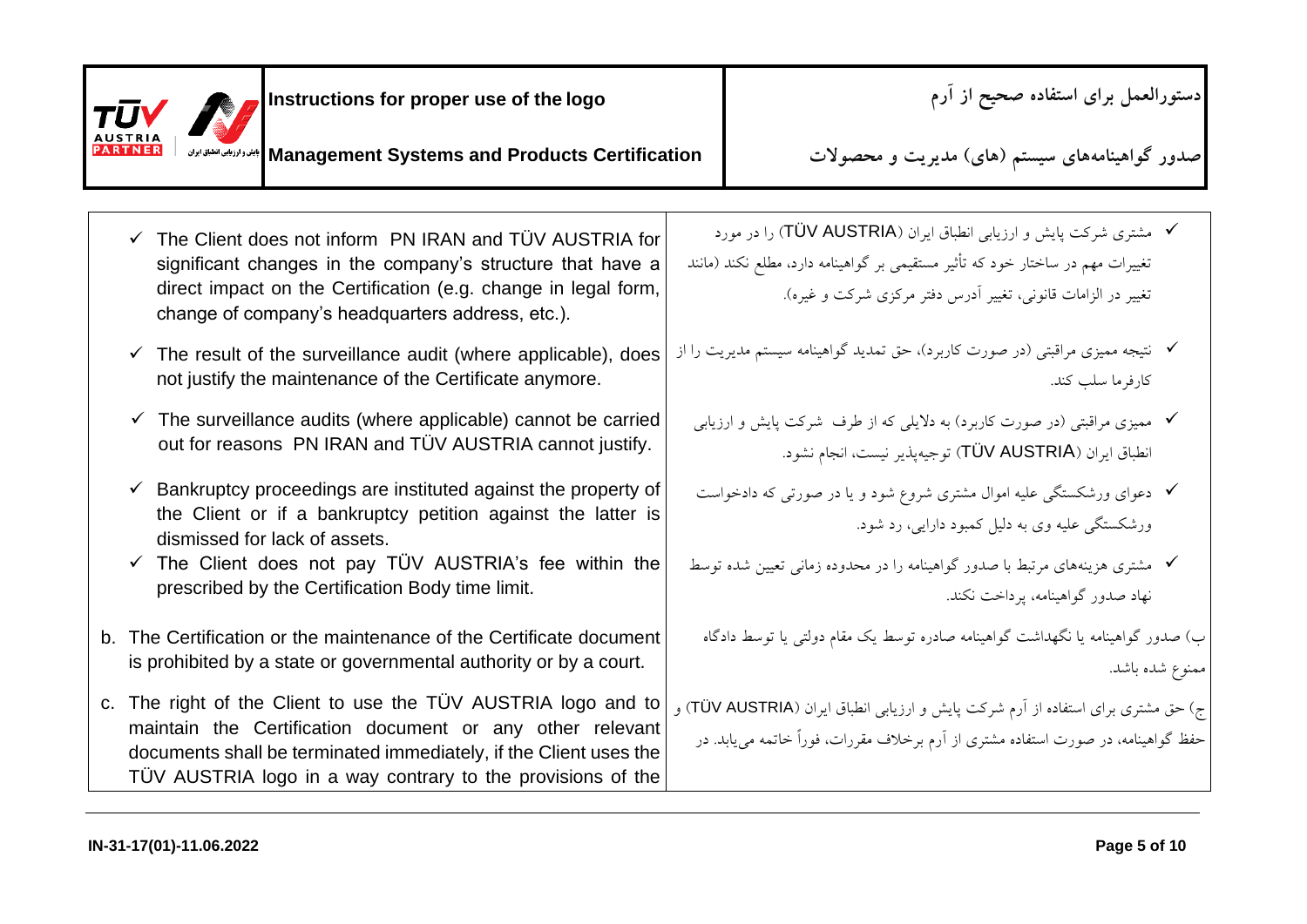| Instructions for proper use of the logo<br>TU                                                                                                                                                                                                                                                                                                                                                                                              | دستورالعمل براى استفاده صحيح از آرم                                                                                                                                                                                                                                                                   |
|--------------------------------------------------------------------------------------------------------------------------------------------------------------------------------------------------------------------------------------------------------------------------------------------------------------------------------------------------------------------------------------------------------------------------------------------|-------------------------------------------------------------------------------------------------------------------------------------------------------------------------------------------------------------------------------------------------------------------------------------------------------|
| PARTNER<br><b>  بایش و ارزیابی انطباق ایران</b><br><b>Management Systems and Products Certification</b>                                                                                                                                                                                                                                                                                                                                    | صدور گواهینامههای سیستم (های) مدیریت و محصولات                                                                                                                                                                                                                                                        |
| Logo Use Regulations or in a way contrary to the provisions of<br>the Regulations. If the requirements of the Logo Use Regulations<br>and of the Regulations are not satisfied, TÜV AUSTRIA has the<br>right to withdraw and cancel the Certification document.<br>d. In case of termination of the right to use, the Certification<br>document, the Client is obliged to return the Certification<br>document in original to TÜV AUSTRIA. | صورت عدم رعایت الزامات استفاده از آرم، شرکت پایش و ارزیابی انطباق ایران این حق را<br>دارد که گواهینامه را پس گرفته و اعتبار گواهینامه را لغو کند.<br>د) در صورت پایان یافتن حق استفاده از گواهینامه، مشتری موظف است اصل گواهینامه را به<br>صورت فیزیکی به شرکت پایش و ارزیابی انطباق ایران بازگرداند. |
| <b>Appropriate Layout</b><br>5)<br>1. Using the appropriate layout according company's certificates, like in the<br>following examples:                                                                                                                                                                                                                                                                                                    | ۵) جانمایی مناسب<br>۱- استفاده از جانمایی مناسب با توجه به گواهینامه (های) مشتری، به طور مثال:                                                                                                                                                                                                        |
| Certification Body: TÜV AUSTRIA<br><b>AUSTRIA</b><br>AUSTRIA<br><b>CERTIFIED</b><br><b>CERTIFIED</b><br>TÜV AUSTRIA CERT GMBH<br><b>TÜV AUSTRIA CERT GMBH</b>                                                                                                                                                                                                                                                                              | • نهاد صدور گواهینامه: TÜV AUSTRIA<br><b>AUSTRIA</b><br>AUSTRIA<br><b>CERTIFIED</b><br><b>CERTIFIED</b><br><b>SO 29001</b><br>TÜV AUSTRIA CERT GMBH<br>TÜV AUSTRIA CERT GMBH                                                                                                                          |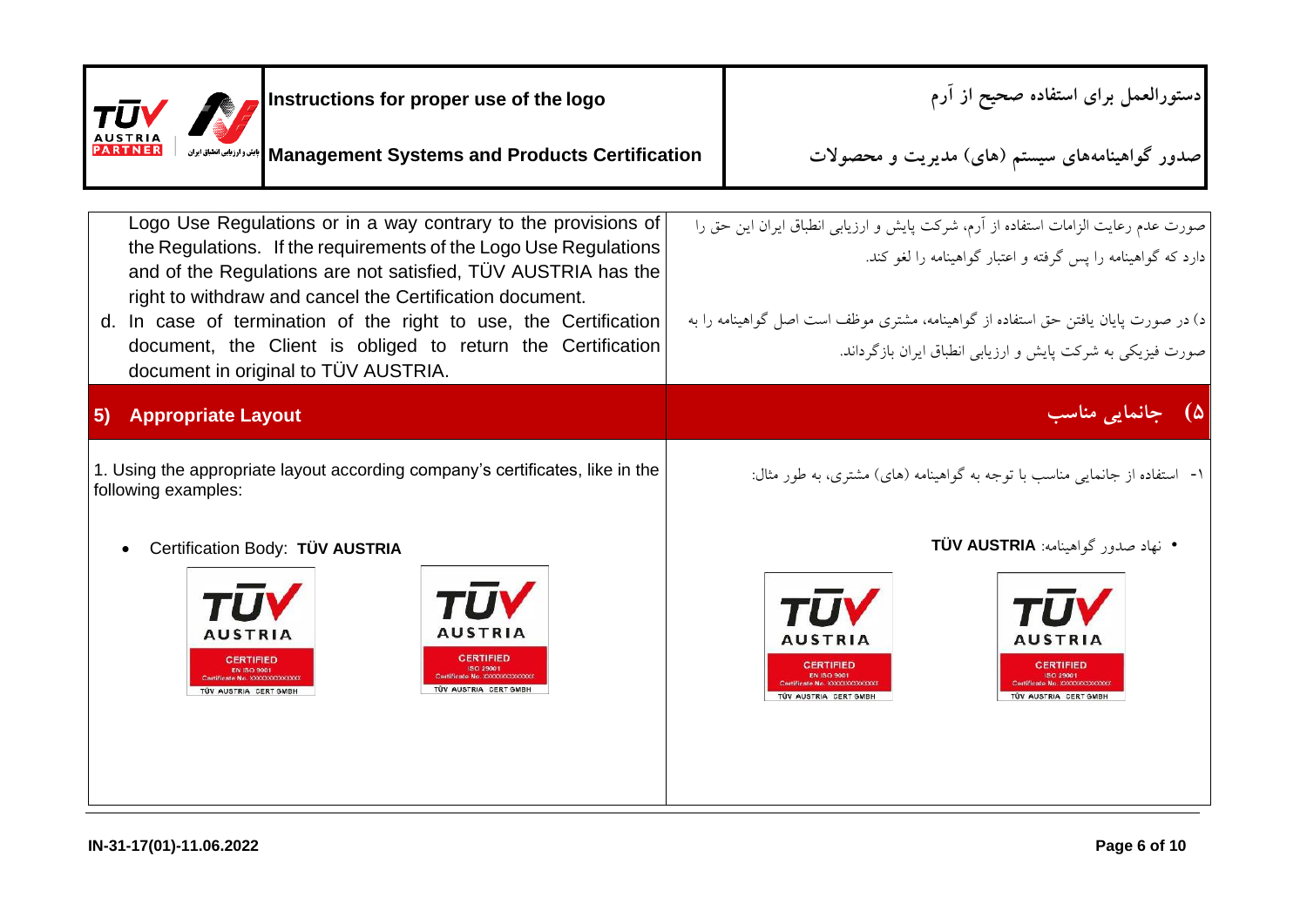| $ T\bar{U}V$                     | Instructions for proper use of the logo                                    | [دستورالعمل براي استفاده صحيح از آرم           |
|----------------------------------|----------------------------------------------------------------------------|------------------------------------------------|
| <b>AUSTRIA</b><br><b>PARTNER</b> | Management Systems and Products Certification   الجندوارزيابى الطلبق ايران | صدور گواهینامههای سیستم (های) مدیریت و محصولات |
|                                  |                                                                            |                                                |

Certification Body: **PN IRAN**



It is mandatory that the type of certification and registration number are clearly mentioned. In the case of a multi-certification (e.g. ISO 9001 and

ISO 14001) more than one Standard can appear within the same sign in a vertical order.

The logo may be used in the above layout on invoices, corporate mail, advertisements and leaflets and websites.

نهاد صدور گواهینامه**: پایش و ارزیابی انطباق ایران**



الزامی است که نوع و شماره گواهینامه به وضوح ذکر شود. در حالت صدور گواهینامه برای بیش از یک استاندارد )به عنوان مثال **9001 ISO** و**14001 ISO**)، میتوان از آرمها به ترتیب عمودی استفاده کرد.

آرم میتواند در جانمایی باال در صورتحسابها، نامههای شرکتی، تبلیغات، بروشورها و وبسایتها استفاده شود.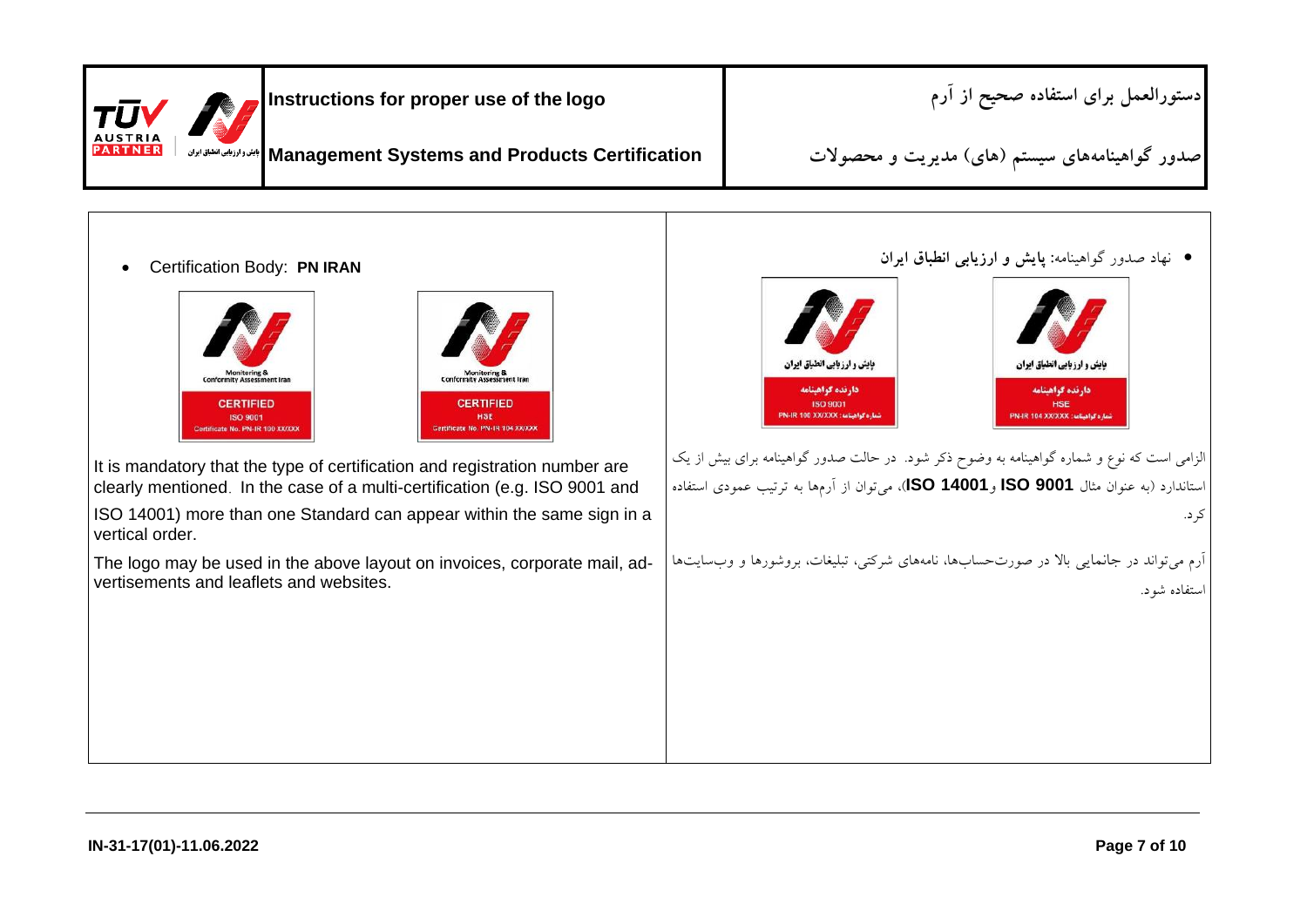| $ {\tau\bar{\sigma}}\mathsf{V} $ | Instructions for proper use of the logo                                     | ادستورالعمل برای استفاده صحیح از آرم           |
|----------------------------------|-----------------------------------------------------------------------------|------------------------------------------------|
| <b>AUSTRIA</b><br><b>PARTNER</b> | Management Systems and Products Certification   الجدد المزاناني الطلق ايران | صدور گواهینامههای سیستم (های) مدیریت و محصولات |

| 6) Other uses of the logo (stickers, signs etc.)                                                                                                                                                                                | ٦) مسایر کاربردهای آرم                                                                                                                                                          |
|---------------------------------------------------------------------------------------------------------------------------------------------------------------------------------------------------------------------------------|---------------------------------------------------------------------------------------------------------------------------------------------------------------------------------|
| 6.1 In the supply chain                                                                                                                                                                                                         | ٦–١ در زنجيره تأمين                                                                                                                                                             |
| The logo may be presented beside company's signs like on trucks etc. in a<br>way that clearly signifies the type of certification awarded by stating the rel-<br>evant Standard.                                                | ارم ممکن است در کنار علائم شرکت به طور مثال بر روی کامیونها و غیره، نشان داده شود که<br>باید به وضوح دلالت بر نوع گواهینامه اعطا شده همراه با بیان استاندارد مربوطه داشته باشد. |
| 6.2 In showrooms and shops' windows                                                                                                                                                                                             | ۲–۲ در نمایشگاه و یا ویترین فروشگاهها                                                                                                                                           |
| There is an option to present the certification at shops' reception desks or<br>windows as well as showrooms and exhibitions using stickers, stands or                                                                          | گزینه موجود جهت ارائه گواهینامه بر روی میزهای پذیرای، پنجرهی مغازهها و همچنین                                                                                                   |
| other promotional media.                                                                                                                                                                                                        | نمایشگاهها وجود دارد که آن استفاده از برچسب، تابلوهای اعلان یا دیگر رسانههای تبلیغاتی                                                                                           |
|                                                                                                                                                                                                                                 |                                                                                                                                                                                 |
| 6.3 In the Web and in TV commercials                                                                                                                                                                                            | ٦-٣ در وبسايت و تبليغات تلويزيوني                                                                                                                                               |
| The red check mark may emerge as a moving image in a checkbox be-<br>علامت تیک قرمز میتواند به عنوان یک تصویر متحرک در یک چک باکس در کنار گواهینامه  side the certification standard adding life at the presentation (e.g. T EN |                                                                                                                                                                                 |
| <b>ISO</b> 9001:2015)                                                                                                                                                                                                           | استاندارد در ارائه ظاهر شود (به عنوان مثال EN ISO 9001: 2015                                                                                                                    |
| (The check sign <b>V</b> Haken is a registered trademark of the TÜV<br><b>AUSTRIA GROUP).</b>                                                                                                                                   | علامت تیک قرمز <b>V</b> علامت تجاری ثبت شده TÜV AUSTRIA است.                                                                                                                    |
|                                                                                                                                                                                                                                 |                                                                                                                                                                                 |
|                                                                                                                                                                                                                                 |                                                                                                                                                                                 |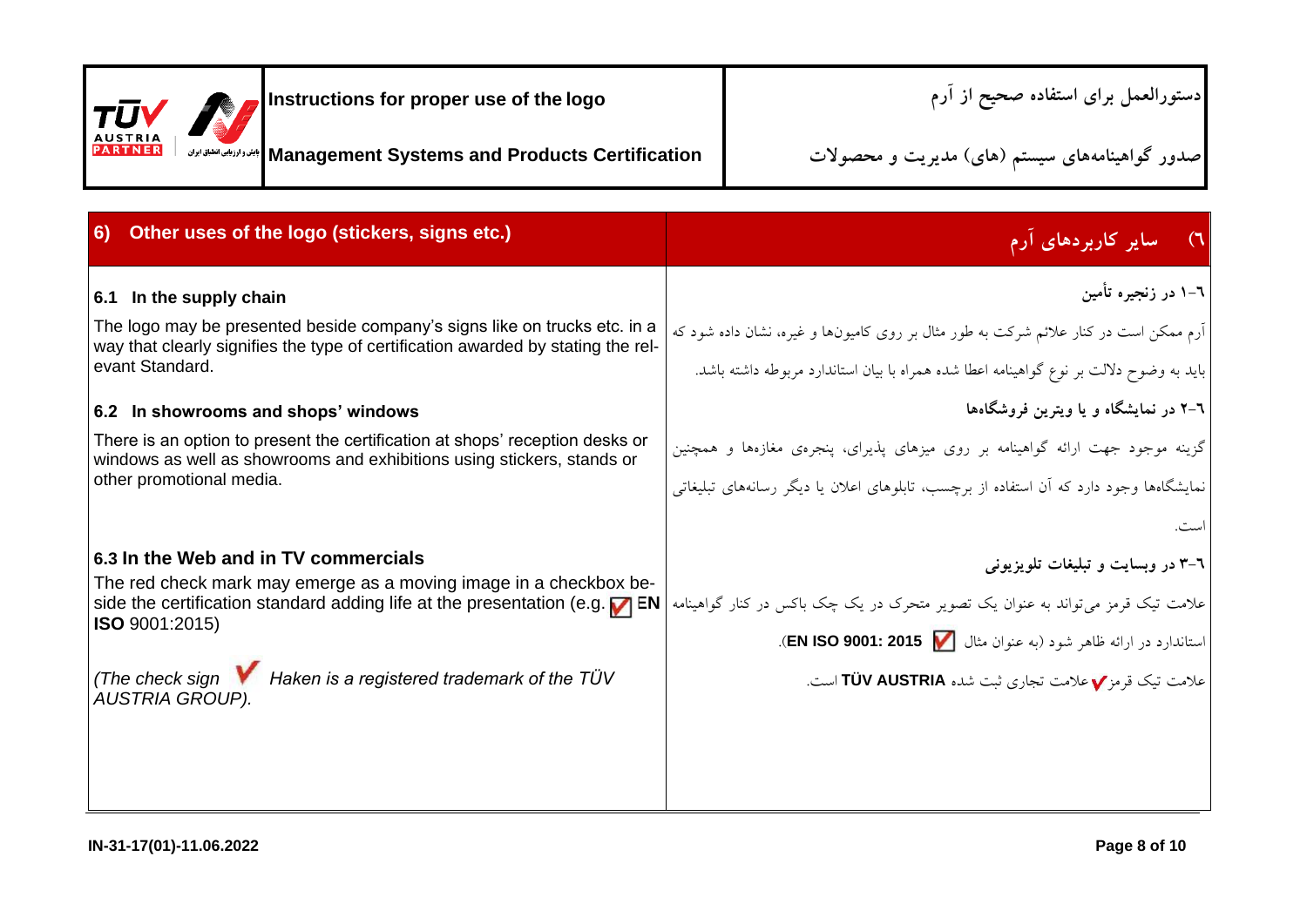| $ \tau\bar{\sigma}\mathsf{V} $<br><b>AUSTRIA</b><br><b>PARTNER</b> |  | <b>A</b> Instructions for proper use of the logo                         | دستورالعمل برای استفاده صحیح از آرم            |
|--------------------------------------------------------------------|--|--------------------------------------------------------------------------|------------------------------------------------|
|                                                                    |  | Management Systems and Products Certification   الجندوارزالي الطلق ايران | صدور گواهینامههای سیستم (های) مدیریت و محصولات |

| 7) The right coloring of the TÜV AUSTRIA Logo                                                                                                                                                  | ۷) کد رنگ صحیح اَرم TÜV AUSTRIA                                                                                                                                                              |
|------------------------------------------------------------------------------------------------------------------------------------------------------------------------------------------------|----------------------------------------------------------------------------------------------------------------------------------------------------------------------------------------------|
| 7.1 Four color<br>In case all colors are available the logo is reproduced in true color using both<br>black and red (Magenta 100%+Yellow 100%, Pantone 032) like shown<br>below.<br><b>TUV</b> | ۷–۱– چهار رنگ<br>در صورت موجود بودن همه رنگها، آرم با رنگ واقعی و با استفاده از هر دو رنگ مشکی و<br>قرمز (Yellow 100%Magenta100+٪ ، Pantone 032) مانند تصوير زير ايجاد مي شود.<br><b>TUV</b> |
| <b>AUSTRIA</b><br>7.2 Black and White<br>For the presentation of the logo in black-and-white the red checkmark<br>should appear as gray (Black 50%, Pantone Cool Gray 8U) like shown<br>below. | <b>AUSTRIA</b><br>۲–۲– سیاه و سفید<br>برای ارائه آرم به صورت سیاه و سفید، علامت قرمز باید به رنگ خاکستری<br>(Pantone Cool Grey 8U./100 Black) مانند تصوير زير نشان داده شود.                 |
| <b>TŪV</b><br><b>AUSTRIA</b>                                                                                                                                                                   | <b>TUV</b><br><b>AUSTRIA</b>                                                                                                                                                                 |